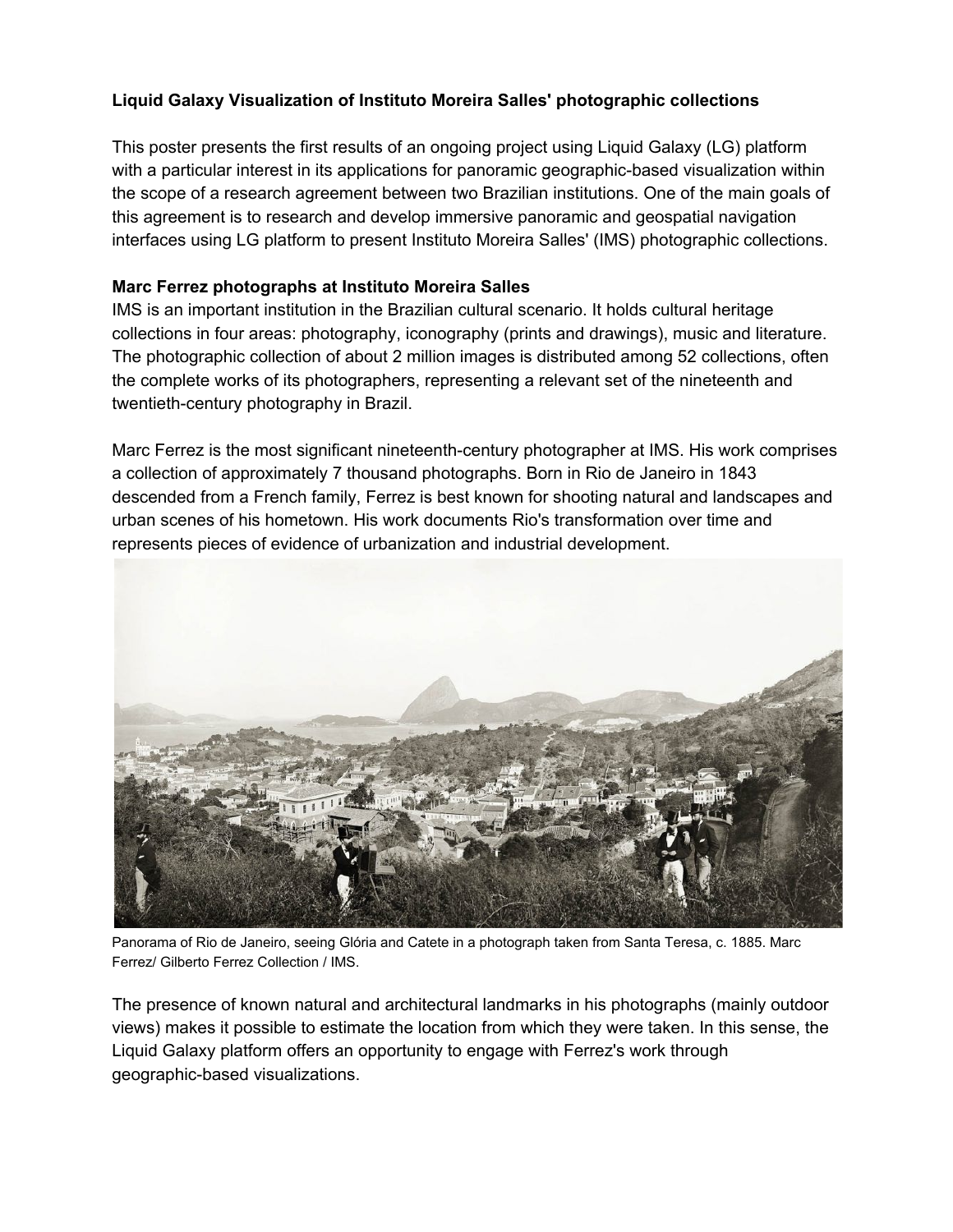# **The Liquid Galaxy platform**

LG is a multi-display data visualization platform that enables immersive panoramic experience through interactive tours using KML data, videos, photos, and 2D and 3D graphics. It's applications cover a large range of markets and industries, from GIS consulting to museums and research. We are interested in how LG can be used as a medium to explore photographic collections with a particular attention to its geospatial features over time.



LG standard setup includes 7 integrated HDTVs screens resulting in a wide FoV display with a high definition resolution, a touchscreen, and a 3D navigation controller.

LG was originally developed by Google as an open source project to showcase Google's geospatial technologies but has been extended by End Point Corporation to become a more general data visualization tool. In 2017, End Point donated an LG installation for research purposes and, in 2018, a research agreement was signed aiming IMS's photographic collection.

## **First demo and LG functionalities**

For a first demo, we selected ten outdoor photos of Ferrez and manually estimated the positioning from where they were taken. Using Google Earth (GE) we set PhotoOverlay parameters to be exported for each image as KML files. Then, using LG authoring CMS we created a presentation tour to visualize the nineteenth-century photographs and metadata over the actual urban landscape, generated by GE data in the background. The demo fulfills the task of comparing the same view in different periods of time.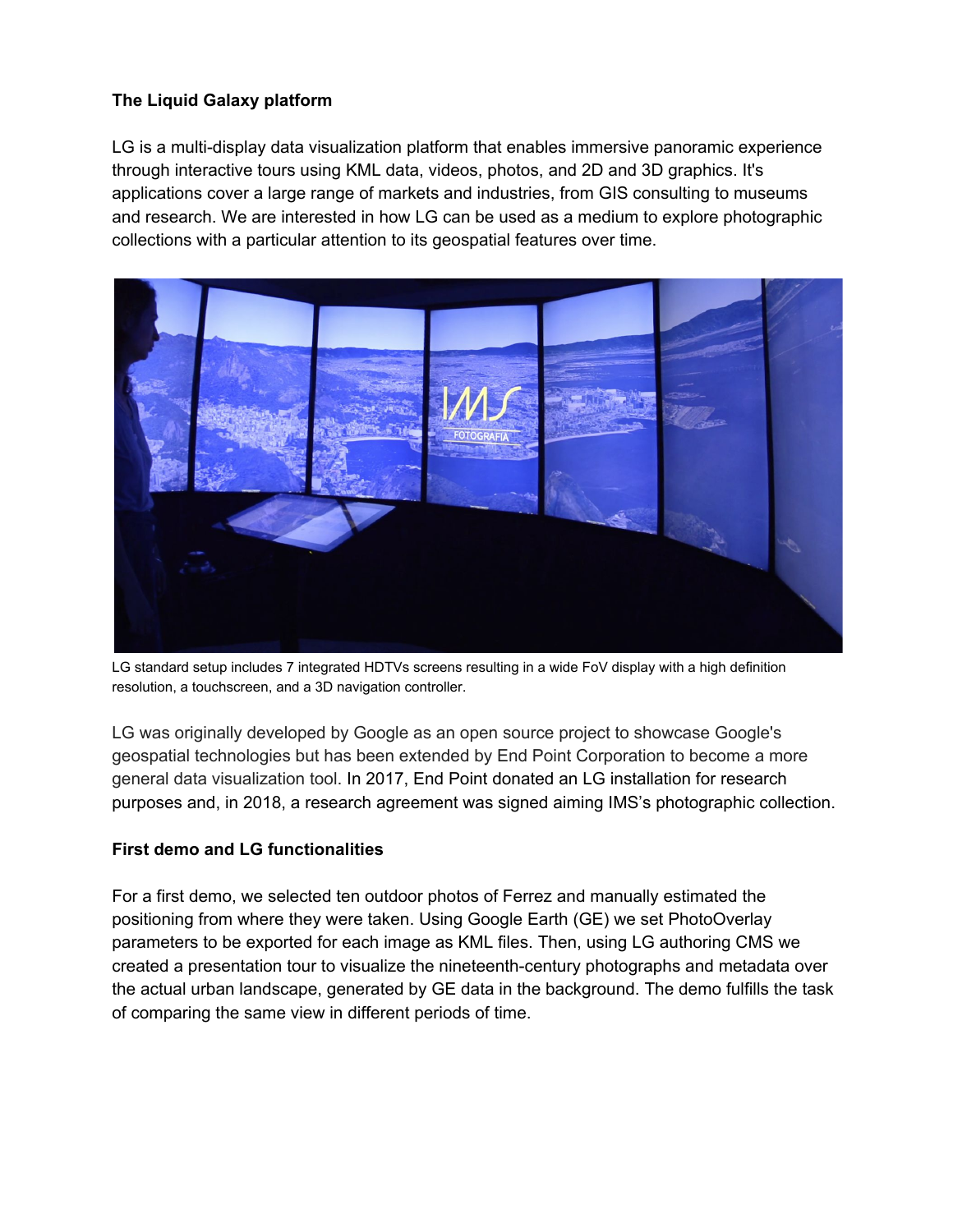

Layout for a scene on LG including different assets: on the background, GE shows a KML file with a PhotoOverlay image (a geolocated photograph); on the foreground, 2D graphics shows a metadata infobox and a high-resolution version of the Ferrez's photograph.

Once the tour is finished, the guest can play and interact with it using the touchscreen and the 3D controller. The touchscreen shows a grid of thumbnail scenes, each one corresponding to a photo taken in a different place in Rio. The joystick controller enables 6-axis navigation within a scene. In this demo, guests are invited to use the controller to navigate GE while comparing the current view of the city with the past view registered by the photographer. A video of the demo can be watched on **https://youtu.be/yZpTpdq-j14**.



LG's touchscreen and 3D controller.

## **Considerations and future work**

We believe LG platform can be approached as a geographic-based visualization interface for engaging with photographic collections. Positioning photographs in space and comparing urban views over time (the historical past and the current time) comprise cognitive tasks that can potentially bring new meanings to the photographs being visualized in LG.

To provide effective and productive applications, however, the thorough understanding of which is the targeted audience seems indispensable. As such, we plan to conduct controlled experiments, observing the reactions of different types of guests.